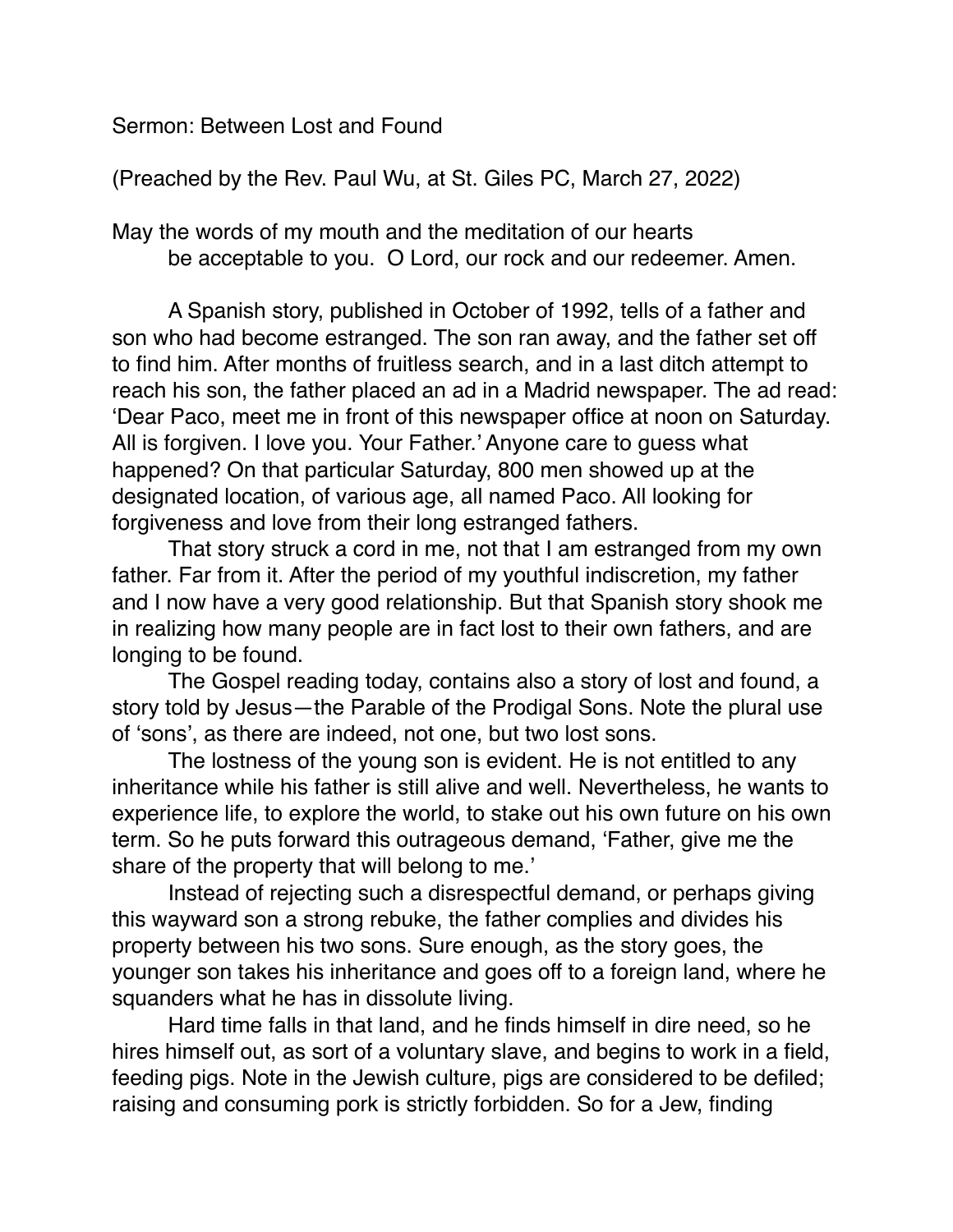oneself working in a foreign land, tending to pigs would be considered as falling on real hard time, poetic justice for certain almost akin to a divine punishment. Even worse, he is hungry, and no one cares enough to provide him with anything. His hunger drives him to the point that he is now considering eating food meant for the pigs. The lostness of this young son is complete.

The journey to his found-ness, or his eventual reconciliation begins at that low point, at the realization of his own transgression. So he repents. He thinks to return to his father, begging to be received, not as a son (as he realizes that he is no longer entitled) but simply as another hired hand, for he reasons that he would still be much better off than where he is currently. He has this speech all drawn up in his head, and probably practices repeatedly on his way back home, "Father, I have sinned against heaven and before you; I am no longer worthy to be called your son; treat me like one of your hired hands." "Father, I have sinned against heaven and before you; I am no longer worthy to be called your son; treat me like one of your hired hands."

As this wayward son gets closer to his former home, he looks up, sees his father running towards him, arms extending and smile radiating. The father closes the distance between them in record time, embraces him, kisses him. So this lost son blurts out what he has been thinking and practicing, "Father, I have sinned…" But before he is able to catch a breath to continue, his father interrupts him, and says to the others servants, "*Quickly, bring out a robe—the best one—and put it on him; put a ring on his finger and sandals on his feet. And get the fatted calf and kill it, and let us eat and celebrate; for this son of mine was dead and is alive again; he was lost and is found!*" (Luke 15:22-24) And they began to celebrate. What a beautiful story of a lost son now found, a broken relationship now mended. A wonderful story of a repenting son, a forgiving father, and they live happily ever after.

Yet, the story doesn't end there. Jesus continues and focuses our attention on the elder son. The one that stayed behind but is equally lost. The good son who didn't run off with his half of the inheritance. The one who worked like a willing slave for his father, the one who had never disobeyed. The one who felt under-appreciated as the father had never once given him a reason or the means for any celebration. This elder son returns home after a long day of work, and witnesses a banquet, of people dancing and singing, a celebration put together by the father, for his long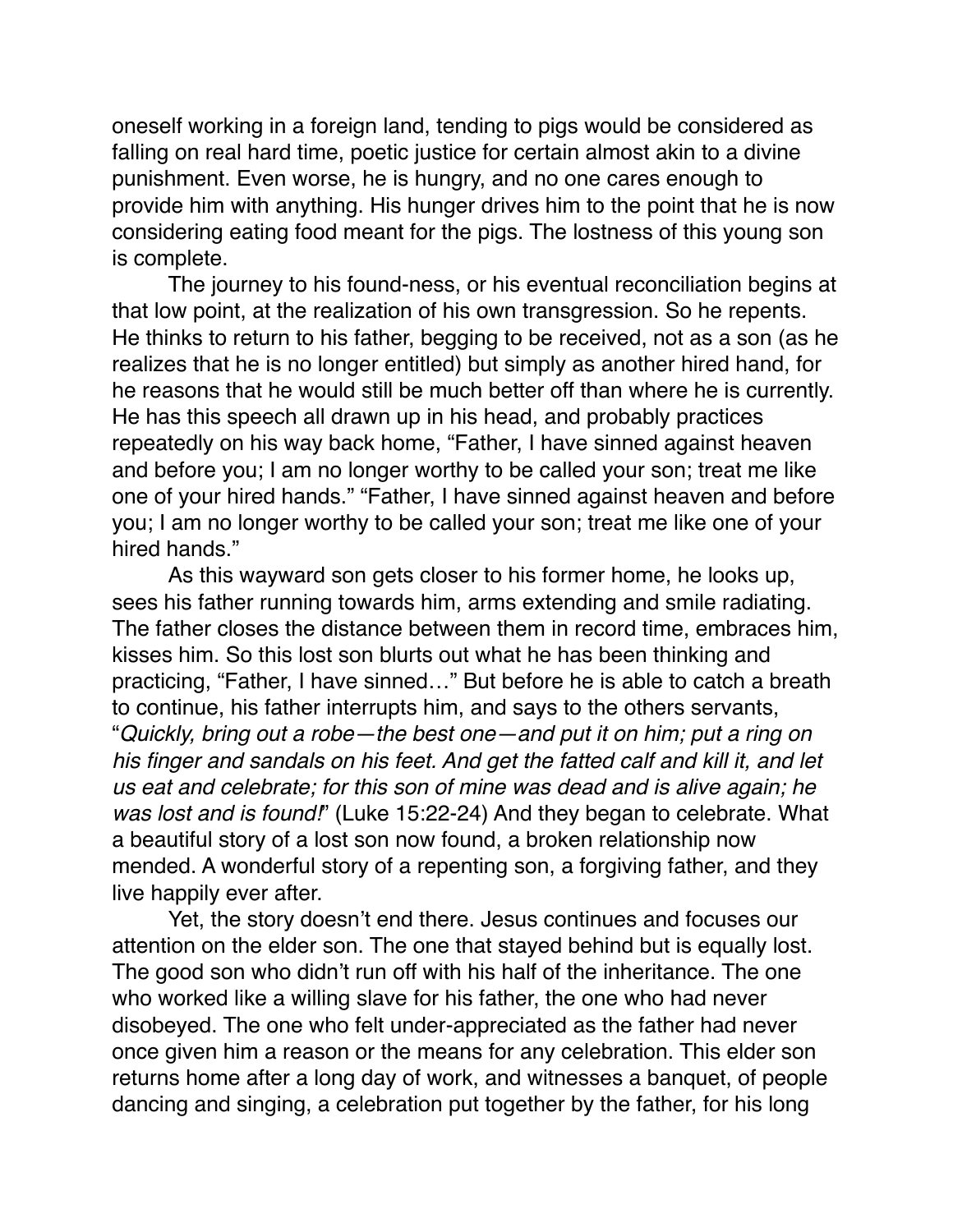lost younger son. And the older son is angry, bewildered, and lost just the same.

It is interesting to note that when Jesus told this parable, in Luke 15, he did so in the context of a dispute, where the Pharisees and the scribes were complaining about Jesus welcoming sinners and tax collectors, and eating with them. Given such a context, we can begin to understand the wayward son as the sinners, as those who have strayed from the covenantal relationship with God, or those who were never in it, in the first place. Whereas the elder son who stayed represents those who do enjoy that covenantal relationship, those who are privileged as God's chosen people.

So when facing such a hostile and lost older son, who vehemently complains of the extraordinary generosity of the father in welcoming back long lost younger son, the father then said to him, almost repeating what he said earlier: "Son, you are always with me, and all that is mine is yours. But we had to celebrate and rejoice, because this brother of yours was dead and has come to life; he was lost and has been found." (Luke 15:32).

The story ends there, open ended. We are not told of the reaction nor the action of that older brother following, because we are meant to fill in the blank with our own action and reaction. The true recipient of this Parable of the Prodigal Sons is us, the religious authority, the community of faith that profess Jesus as the Christ, as the Saviour, as the Lord. How would we act towards those less deserving (at least less deserving in our mind) of God's generosity? How would we react in the face of the grace of God?

For the past thirty years, the one single overriding issue that has gripped our denomination, is PCC's treatment of those, in our own community of faith, who are of the LGBTQ+ sexual orientations.

The traditional and biblical interpretation has equated those orientations as sinful, and those practicing such lifestyles as sinners. Yet the national church had supposedly, as early as 1994, repented of its homophobia and hypocrisy, and understood the church as 'called to be a welcoming, nurturing, loving and supporting community, a true church family, where all are welcomed, nurtured, loved and supported' (A&P 1994, pp.251-274, 56).

Nevertheless, the Church Law did not permit those practicing the LGBTQ+ lifestyles to be ordained nor permitted to be married. For as long as I could recall, the true practice within PCC seems to be that of 'don't ask and don't tell'.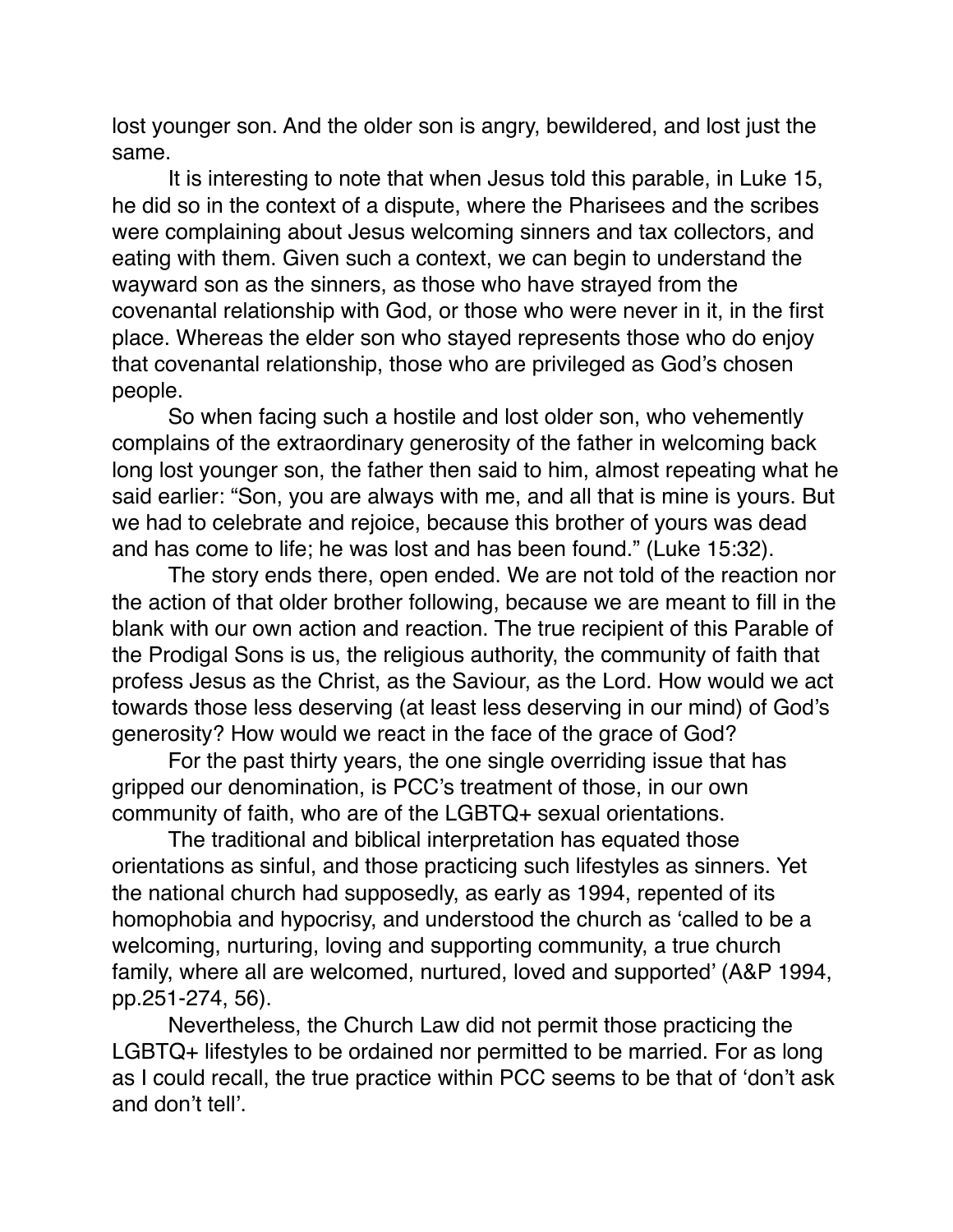For the past thirty years, the national church and the General Assemblies have studied, debated, passed resolutions, and issued statements on this topic. Finally, at the June 2021 General Assembly, an opening up in the doctrinal understanding of the PCC would be decided, once and for all. I won't saddle you with all the intricacies of the Barrier Act, and the two remits, but I do want to highlight the report from the Rainbow Communion, title "*Not All Are Welcome: A Call to Confession and Healing for Harm Done*".

From 2017 to 2021, the Rainbow Communion was commissioned to 'listen', to hear stories from those who have been harmed by the PCC's stance. The final report draws on the 139 stories shared and organized in various categories. Allow me to share a few quotes with you today:

"Though you've done everything possible to make this a safe space for me, as far as I'm concerned, there's no safe place in the PCC."

*"Gay issues remain hidden in our church. No one talks about it. Families struggle in silence. Leaders do not speak to help them"*

*"I did not come out for fear that my father's career as a PCC minister would be jeopardized."*

*"I started to develop a deep sense of shame and guilt… and spent most of Sundays during my teenage years blasting loud rock music on my 'Walkman' in the back stairwell after the church service just so I could avoid interacting with anyone and feel worse about myself."*

*"I feel as though I abandon my God if I leave. If I stay, I feel as if I abandon myself."* 

*"My friend was an educator in the PCC and in the closet her whole life. That secrecy led to her suicide."*